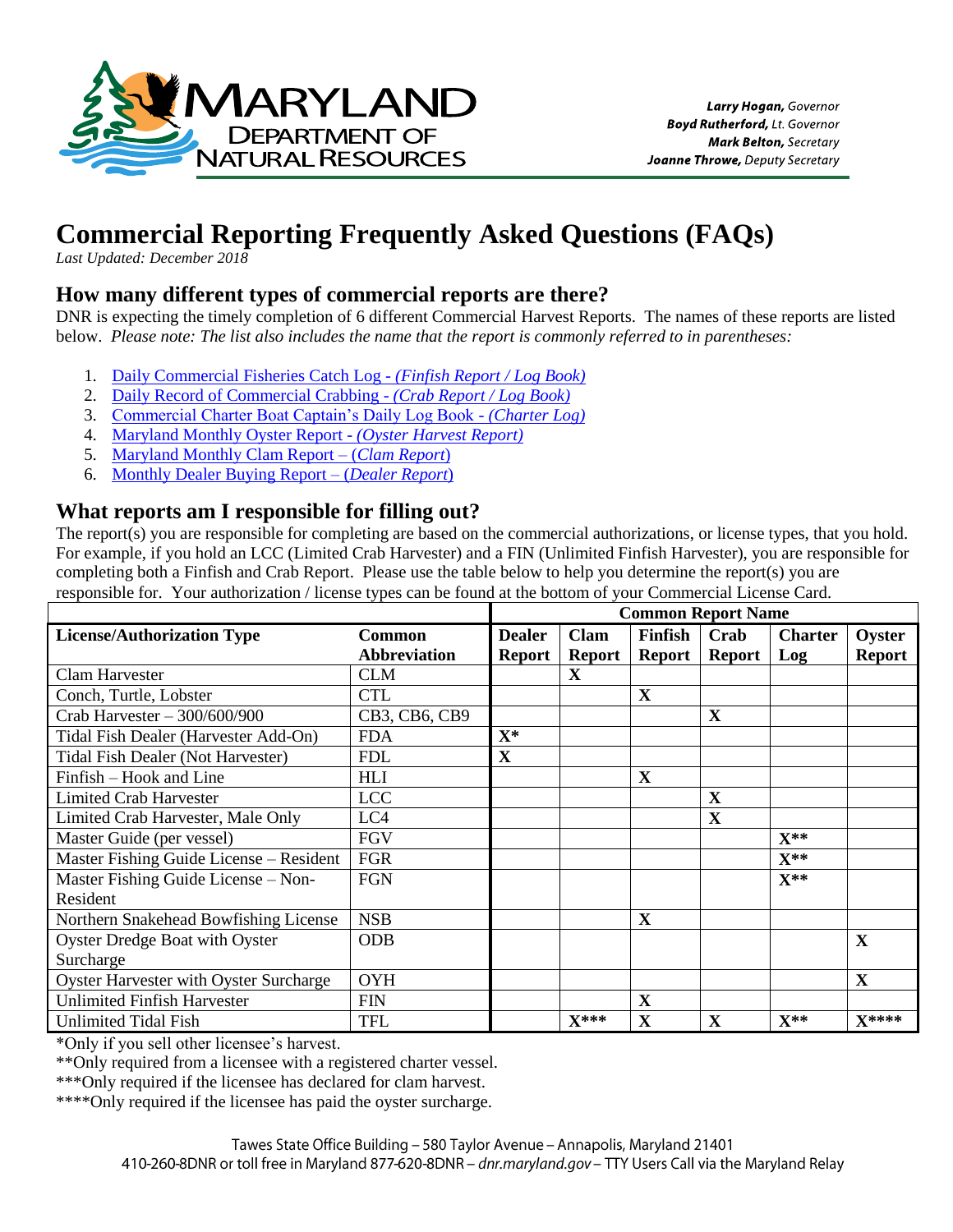# **If I record my harvest on one of the Department-issued commercial fishing permits (i.e. striped bass, yellow perch, summer flounder, etc.) do I still need to fill out a Finfish Report?**

Yes. *All* commercial harvest must be recorded on one of the reports listed above. Some species require that harvest information also be recorded on specialized permits in addition to the commercial harvest report.

| Report  | Jan | Feb | The Tonowing there provides you with the months that each report is due to Dryin.<br>Mar | April | May | June             | July | Aug | <b>Sept</b> | Oct | <b>Nov</b> | <b>Dec</b> |
|---------|-----|-----|------------------------------------------------------------------------------------------|-------|-----|------------------|------|-----|-------------|-----|------------|------------|
| Finfish | X   | X   | X                                                                                        | X     | X   | $\boldsymbol{X}$ | X    | X   | X           | X   | X          | X          |
| Report  |     |     |                                                                                          |       |     |                  |      |     |             |     |            |            |
| Crab    |     |     |                                                                                          | X     | X   | X                | X    | X   | X           | X   | X          | X          |
| Report  |     |     |                                                                                          |       |     |                  |      |     |             |     |            |            |
| Charter |     |     |                                                                                          | X     | X   | X                | X    | X   | X           | X   | X          | X          |
| Report  |     |     |                                                                                          |       |     |                  |      |     |             |     |            |            |
| Clam    | X   | X   | X                                                                                        | X     | X   | X                | X    | X   | X           | X   | X          | X          |
| Report  |     |     |                                                                                          |       |     |                  |      |     |             |     |            |            |
| Dealer  | X   | X   | X                                                                                        | X     | X   | X                | X    | X   | X           | X   | X          | X          |
| Report  |     |     |                                                                                          |       |     |                  |      |     |             |     |            |            |
| Oyster  | X   | X   | X                                                                                        |       |     |                  |      |     |             | X   | X          | X          |
| Report  |     |     |                                                                                          |       |     |                  |      |     |             |     |            |            |

#### **What months am I responsible for turning in all of my different reports?** The following table provides you with the months that each report is due to DNR.

# **If I have a crabbing license and the eel permit, and I start eeling for my own bait in March, do I have to report my eel harvest?**

Yes. You'll need to send in a crab report with the portion relating to eel harvest completed for the months you eel for your own bait, even if crabbing hasn't started yet.

# **I haven't fished or crabbed in years, do I still need to submit a report?**

Yes. Even if you do not intend to commercially harvest, you must still submit the appropriate report annually. To keep from having to turn in a report each month, you can select the "I do not plan to fish/crab" box on the report. That information will be recorded and you will not be required to submit reports for the remainder of the year. However, if your plans change and you do end up commercially harvesting during that year, you must record that information and submit that report in a timely manner. *Please note: If you hold an Unlimited Tidal Fish License (TFL) you must turn in both the Crab and Finfish Reports, even if you only engage in one of those activities. Therefore, if you hold a TFL and you crab but never fish, you must complete a Crab Report every month and can select the "I will not fish" box in the Finfish report which will cover you for the rest of the year.* 

# **How do I know if I missed a report or am late in delivering my report(s) to DNR?**

A report is considered late if DNR has not received it within 10 days after the end of the month for which you are reporting. For example: If you are responsible for completing a Crab Report for the month of April, that report is due to DNR by May  $10<sup>th</sup>$ . If we do not receive your report by May  $10<sup>th</sup>$ , that report will be marked as being LATE. Once late, your name will be listed on our commercial fisheries webpage at [http://dnr.maryland.gov/fisheries/Pages/commercial.aspx.](http://dnr.maryland.gov/fisheries/Pages/commercial.aspx) If your name appears on one of these lists it is very important that you turn in your missing report as soon as possible.

# **What happens if I still do not turn in my reports after seeing my name on the lists mentioned above (DNR website)?**

Please use the table below to determine when your reports will be marked as late.